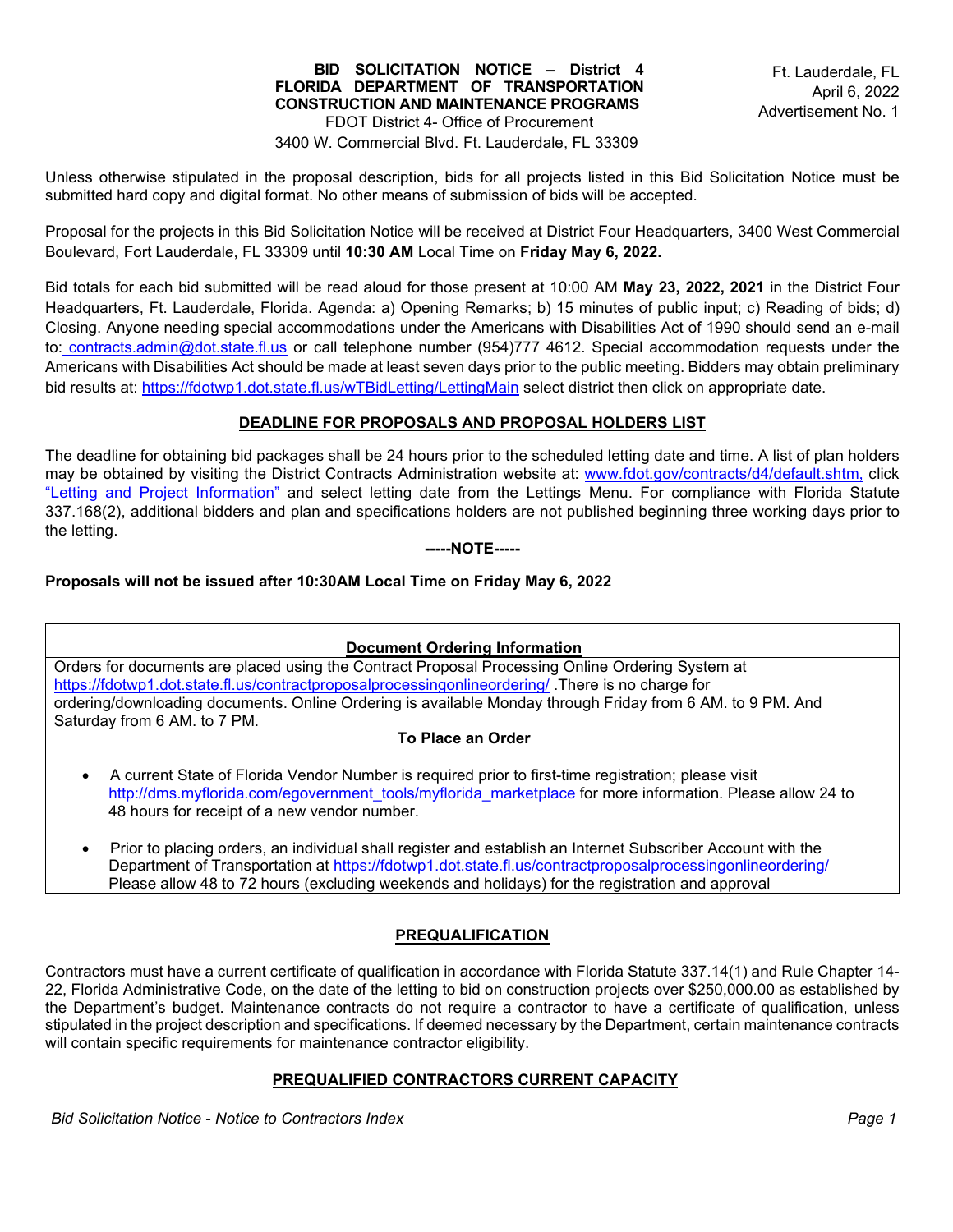In order for the Department to have the information required to determine a prequalified bidder's Current Capacity, it is necessary that the prequalified contractor certify the total dollar amount of all work the contractor has underway. This certification shall be accomplished electronically by submitting the Certification of Work Underway (Online Web Application) http://www.fdot.gov/contracts/PreQual\_Info/prequalified.shtm to the Department every 30 calendar days.

## **CONFLICT OF INTEREST**

A contractor who performs a constructability review on a design contract or who participates in a value engineering study A contractor who performs a constructability review on a design contract or who participates in a value engineering study workshop or cost risk analysis workshop, is prohibited from bidding on the construction of that contract.

#### **SCRUTINIZED COMPANIES**

A company that is on the Scrutinized Companies with Activities in Sudan List, is on the Scrutinized Companies with activities in the Iran Petroleum Energy Sector List, or is engaged in business operations in Syria, may not bid on, submit a proposal for, or enter into a contract with an agency or local government entity for goods or services of \$1 million or more. A company that is on the Scrutinized Companies that Boycott Israel List or is engaged in a boycott of Israel may not bid on, submit a proposal for, or enter into a contract with an agency or local government entity for goods or services.

## **BID REJECTION**

Bidders are hereby notified that all bids on any of the following projects are likely to be rejected if the lowest responsive bid received exceeds the engineer's estimate by more than ten percent (10%). In the event any of the bids are rejected for this reason, the project may be deferred for re-advertising. In addition, award of all federally funded projects will be subject to Federal Highway Administration concurrence.

## **PROTEST RIGHTS**

Pursuant to Section 120.57, Florida Statutes, any person adversely affected by a **bid solicitation** shall file both a notice of protest and bond within 72 hours after posting of the Bid Solicitation Notice, and shall file a formal written protest within ten days after filing the notice of protest. Any person who files a notice of protest as to a bid solicitation pursuant to this rule shall post with the Department, at the time of filing the notice of protest, a bond payable to the Department in the following amounts: For an action protesting a bid solicitation that requires qualification of bidders, the bond shall be \$5,000. For an action protesting a bid solicitation for which bidders are not required to be prequalified by the Department to be eligible to bid, the bond shall be \$2,500. The required notice of protest, bond and formal protest must each be timely filed with the Clerk of Agency Proceedings, Florida Department of Transportation, Mail Station 58, Room 550, 605 Suwannee Street, Tallahassee, Florida 32399-0458, FAX (850) 414-5264. Failure to file a protest within the time prescribed in Section 120.57(3), F.S., or failure to post the bond or other security required by law within the time allowed for the filing a bond shall constitute a waiver of proceedings under Chapter 120, Florida Statutes.

Pursuant to Section 120.57, Florida Statutes, any person adversely affected by a **bid rejection or contract award** shall file both a notice of protest and bond within 72 hours after the posting of the Summary of Bids. If notice of intended decision is given by certified mail or express delivery, the adversely affected person must file both the notice of protest and bond within 72 hours after receipt of the notice of intent. A formal written protest must be filed within ten days after filing the notice of protest. Any person who files a notice of protest as to a bid rejection or contract award pursuant to this rule shall post with the Department, at the time of filing the notice of protest, a bond payable to the Department in the following amounts: For an action protesting a bid rejection or contract award that requires qualification of bidders, the Bond shall be equal to one percent of the lowest bid submitted or \$5,000, whichever is greater. For an action protesting a bid rejection or contract award for which bidders are not required to be prequalified by the Department to be eligible to bid, the bond shall be \$2,500. The required notice of protest, bond, and formal protest must each be timely filed with the Clerk of Agency Proceedings, Florida Department of Transportation, Mail Station 58, Room 550, 605 Suwannee Street, Tallahassee, Florida 32399-0458, FAX (850) 414-5264. Failure to file a protest within the time prescribed in Section 120.57(3), Florida Statutes, shall constitute a waiver of proceedings under Chapter 120, Florida Statutes.

A protest is not timely filed unless the notice of protest, bond, and the formal protest are each received by the Clerk of Agency Proceedings within the required time limits. A protest which is filed prematurely will be deemed abandoned unless timely renewed.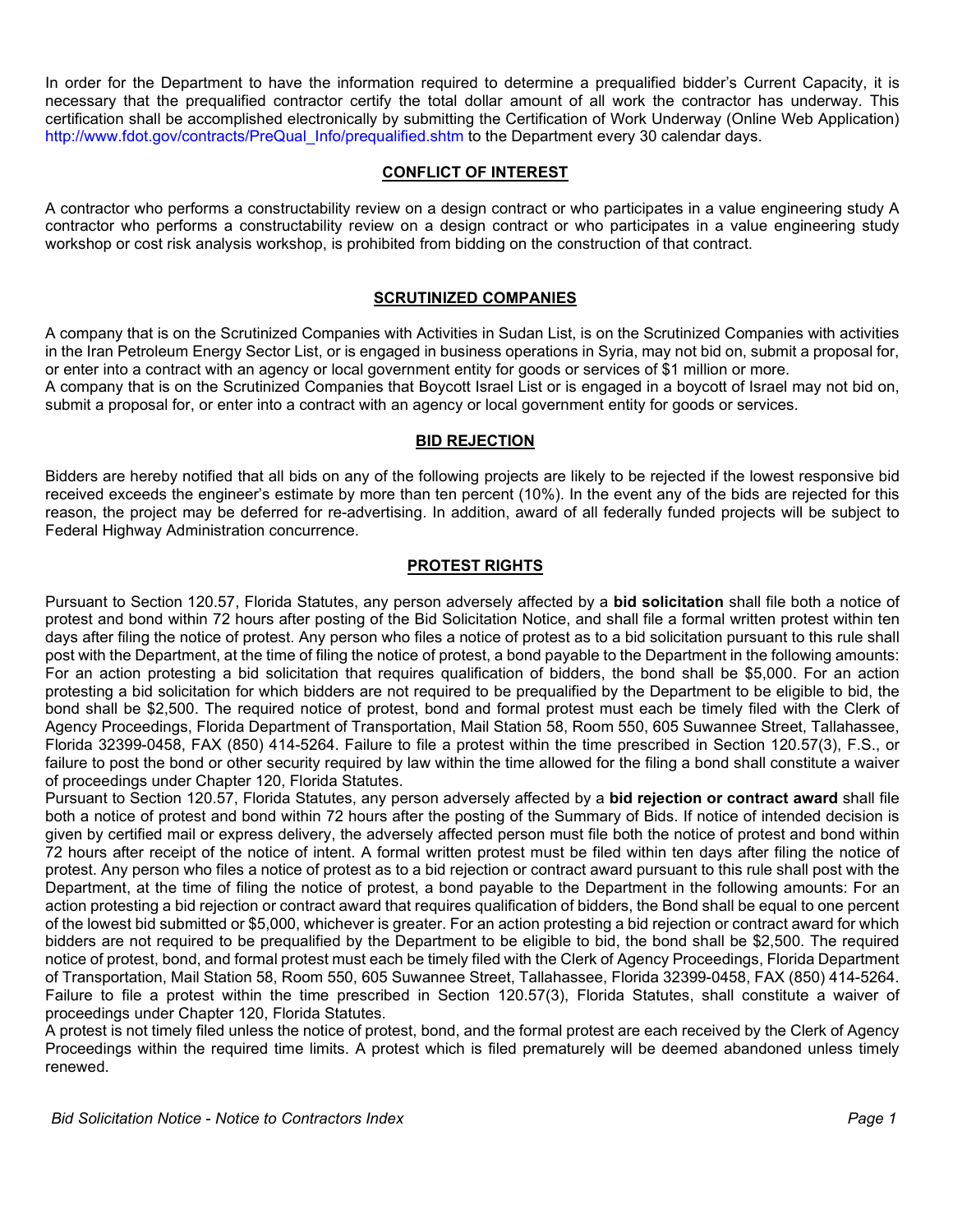Interested parties can visit our Internet web site at http://www.fdot.gov/contracts/. Information regarding projects posted with the Clerk of Agency Proceedings, Proposal holders, Plan and Special Provisions holders, preliminary letting results, and other noteworthy information is provided on this website. Please note that, for compliance with Florida Statute 337.168(2), the Proposal holder and the Plan and Special Provision holder listings are not published beginning three working days prior to the letting until after the letting.

In the event multiple responsive bidders submit identical proposals (bids), the Department will determine the order in which proposals are to be considered for Contract award in accordance with Florida Laws, and any applicable Rules.

#### **INSURANCE**

The successful bidder shall submit current general liability insurance and workman's compensation insurance certificates for the duration of the contract in the dollar amounts and manner specified in the most current edition of the Department's Standard Specifications for Road and Bridge Construction. Insurance companies must be authorized to do business in the State of Florida. Proof of such insurance shall be filed with the District Contracts and Procurement Office before the contract can be executed. BE SURE THAT THE CONTRACT NUMBER IS ON EACH INSURANCE CERTIFICATE.

## **ADDENDA**

No negotiations, decisions, or actions will be initiated or executed by a potential bidder as a result of any oral discussion with a State employee. Only those communications which are in writing from the Department will be considered as a duly authorized expression on behalf of the Department. Notices of changes (addenda) will be posted on the Districts Contracts Administration website at: www.fdot.gov/contracts/d4, click "Letting and Project Information" and select letting date from the Lettings Menu. It is the responsibility of all potential bidders to monitor this site for any changing information prior to submitting their bid. **All addenda will be acknowledged by signature and subsequent submission of addenda with the bid when so stated in the addenda.** 

## **BID QUESTIONSBID QUESTIONS**

Direct questions regarding the advertised projects by posting them to the Department website at the following URL address: [https://fdotwp1.dot.state.fl.us/BidQuestionsAndAnswers/Proposal.aspx/SearchProposal.](https://fdotwp1.dot.state.fl.us/BidQuestionsAndAnswers/Proposal.aspx/SearchProposal)

## **PROPOSAL GUARANTY**

For bids over \$150,000.00, the standard proposal guaranty of 5% of the bid will be required, unless otherwise stipulated in the proposal advertisement. A Proposal Guaranty of not less than five percent (5%) of the total actual bid in the form of either a certified check, cashier's check, trust company treasurer's check, bank draft of any national or state bank, or a Surety Proposal Guaranty made payable to the Florida Department of Transportation must be received for each bid in excess of **\$150,000.00.** A check or draft in an amount less than five percent (5%) of the actual bid will invalidate the bid. The guaranty amount shall include all bid items except construction days for A+B bidding and lane closure for Lane Rental Bidding. Proposal Guaranty shall substantially conform to DOT Form 375-020-09 furnished with the Proposal.

Surety2000 or SurePath electronic Proposal Guaranty submittal may be used in conjunction with Bid Express internet bid submittal. For more information please visit http://www.surety2000.com for Surety2000 or http://www.insurevision.com for SurePath. Paper Proposal Guaranty will also be accepted for bids submitted through Bid Express provided they are received prior to the deadline for receiving bids, by the location(s) identified in this Bid Solicitation Notice. If an electronic proposal guaranty is not being submitted, the bidder must submit an original proposal guaranty. (A fax or a copy sent as an attachment will not be accepted.)

# **EXECUTION OF CONTRACT**

Pursuant to Subsections 3-6 and 3-7 of the Standard Specifications, the successful bidder shall execute the necessary contract documents and return the agreement along with a satisfactory Performance and Payment Bond within ten (10) Calendar days of award, excluding Saturdays, Sundays, and state holidays, unless noted otherwise in the project specifications. A 100% Payment and Performance Bond will be required for all projects unless noted otherwise in the project specifications. All work is to be done in accordance with the Plans, special Provisions of the State of Florida Department of Transportation.

Prior to execution of the contract with the Department, **a corporation must show proof that it is authorized to do business in the State of Florida.** Florida corporations should provide a copy of the certificate of Incorporation and foreign corporations should provide a copy of Certificate of Authority from the Florida Department of State.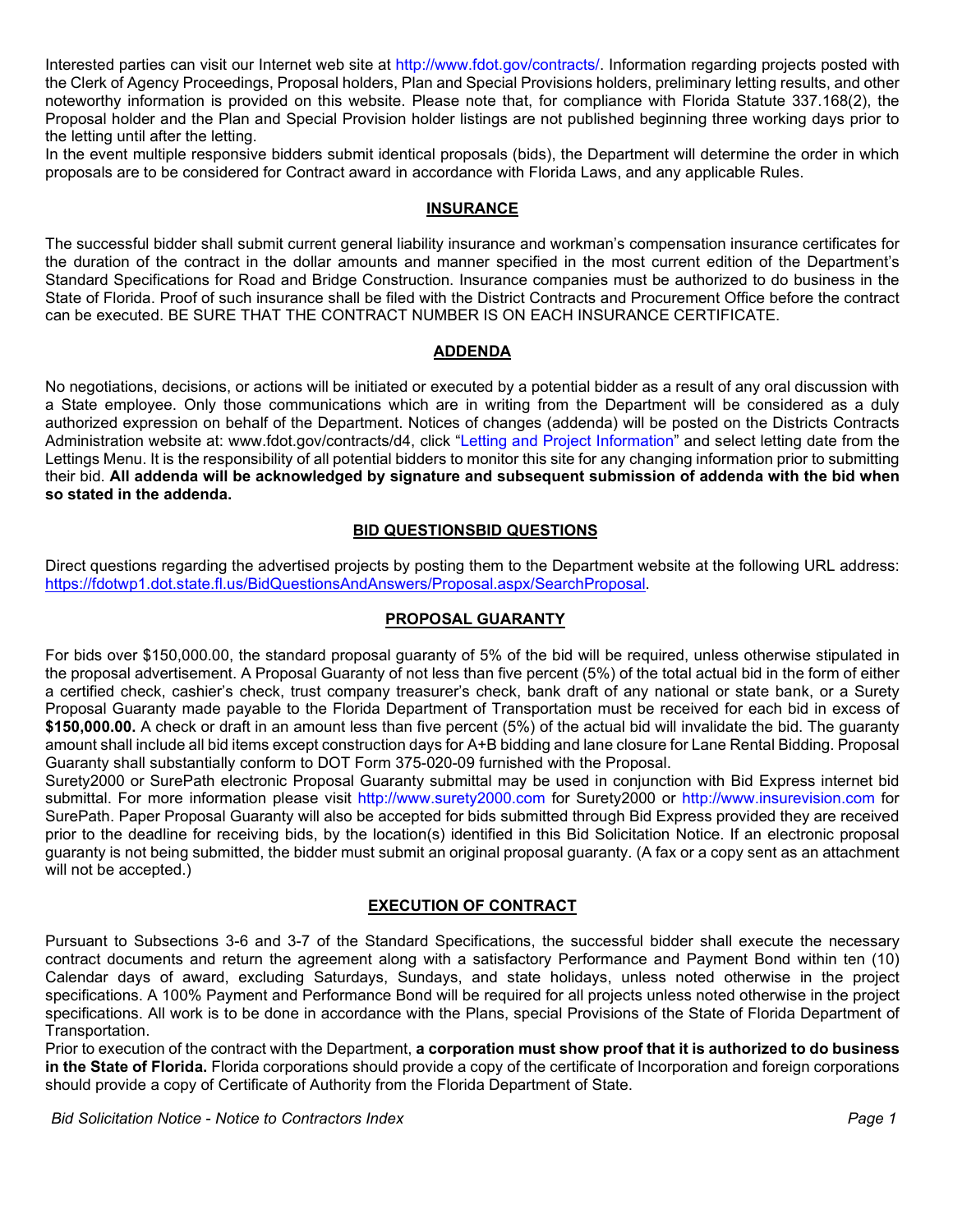**Important Note:** Actual commitment and final execution of the contract is contingent upon an approved legislative budget and funds availability.

# **DBE PARTICIPATION**

Disadvantaged Business Enterprise (DBE) Availability Goal Information is contained in the Bid Solicitation Package. DBE Participation and Bidder Opportunity List for Prime Contractors shall be reported in the **Equal Opportunity Compliance (EOC)** system no later than 3 business days of submission of the bid. The EOC system is a web based application for Prime Contractors, statewide, to report their Bidder Opportunity List, DBE Commitments, and DBE/MBE Subpayments. Complete and submit the DBE Participation (i.e. DBE Commitments) and Bid Opportunity List in the EOC.

More information regarding EOC can be referenced at:<https://www.fdot.gov/equalopportunity/eoc.shtm>

## **DEBARMENT/SUSPENSION**

All bids submitted to the Department shall include a statement that by signing and submitting this proposal, the bidder certifies that no principal (which includes officers, directors or executives) is presently debarred, suspended, proposed for debarment, declared ineligible or voluntarily excluded from participation in this transaction by any federal department or agency.

# **MANDATORY PRE-BID CONFERENCE**

For projects with mandatory Pre-Bid Meeting, proposals (BIDDING DOCUMENTS) will be issued only to the attendees of the meeting. Please contact the office at least two working days prior to the deadline for obtaining bidding documents to allow time for processing.

#### **LATE ARRIVALS TO MANDATORY PRE-BID MEETINGS**

All bidders must be present and signed in prior to the start of the mandatory pre-bid meeting. Anyone not signed in at the commencement of the meeting will be considered late and will not be allowed to bid on the project.

#### **FIRST TIME BIDDERS**

Bidders bidding for the first time with the Department can access the New Bidder's Orientation document at: [https://fdotwww.blob.core.windows.net/sitefinity/docs/default-source/contracts/new-biddersorientation.](https://fdotwww.blob.core.windows.net/sitefinity/docs/default-source/contracts/new-biddersorientation) pdf?sfvrsn=aef131ae\_2

#### **POSTING NOTICE**

The bid tabulation and intent to award will be posted on **May 31, 2022,** or **June 7, 2022** at [www.fdot.gov/contracts/d4,](http://www.fdot.gov/contracts/d4,) click the "Letting and Project Information" and select letting date from the Listings Menu. The posting provides notice of the Department's intent to award a contract or reject all bids. The Department's Notice of Intent regarding a project will be posted on only one of the alternate posting dates. Bidders are solely responsible for timely monitoring or otherwise verifying on which of the specified alternate posting dates the posting of award or rejection of all bids actually occurs. If the posting dates are revised, all bidders for the subject project will be notified

#### **AFFIRMATIVE ACTION (EQUAL EMPLOYMENT OPPORTUNITY)**

The Florida Department of Transportation (hereinafter referred to as the "Department"), in accordance with **Title VI of the Civil Rights Act of 1964, 42 USC 2000d to 2000d-4 and related authorities, Title 49, Code of Federal Regulations, U.S. Department of Transportation, Subtitle A, Office of the Secretary, Part 21**, Nondiscrimination in Federally assisted programs of the U.S. Department of Transportation issued pursuant to such Act, hereby notifies all bidders that the Department will affirmatively insure that in any contract entered into pursuant to this advertisement, minority and disadvantaged business enterprises will be afforded the full opportunity to submit bids in response to this invitation and will not be discriminated against on the basis of race, color, national origin, or sex in consideration for an award. Further, it is the policy of the Department to not discriminate against bidders on the grounds of race, color, national origin, religion, sex, age, or disability/handicap in consideration for an award. A bidder must have an approved DBE Affirmative Action (DBE/AA) Plan prior to contract award. Please use the following link https://www.fdot.gov/contracts/cpp-onlineordering/bidder-assist.shtm Standard Specifications for Road and Bridge Construction and the Special Provisions for instructions for submission of a DBE/AA Plan. The DBE/AA Plan should be submitted for approval prior to the bidding.

*Bid Solicitation Notice - Notice to Contractors Index Page 1* 

.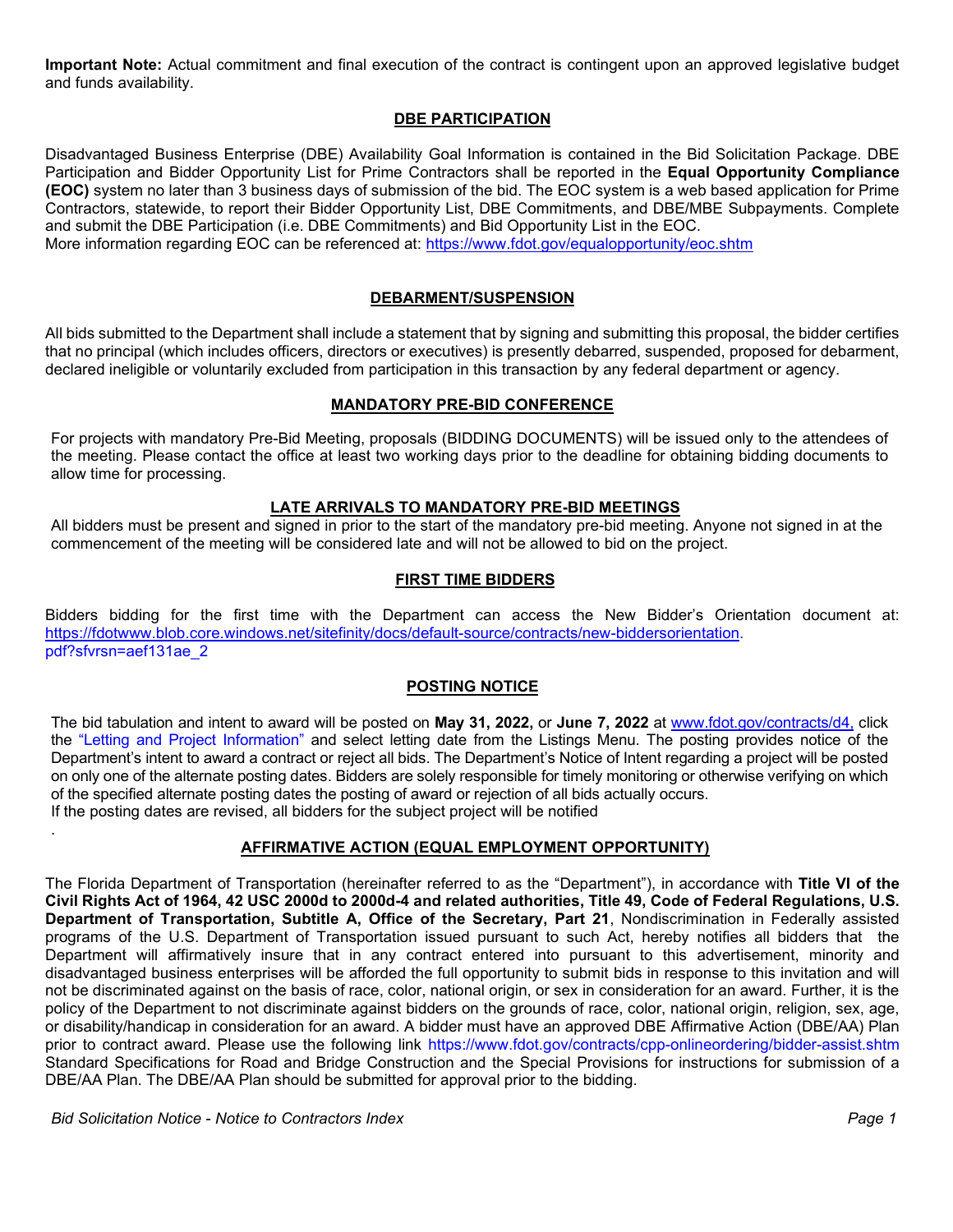#### **MINIMUM WAGE**

The minimum wage for all hours worked in Florida is available at [http://www.floridajobs.org.](http://www.floridajobs.org/)

#### **EMAIL SUBSCRIPTION LIST**

To get on the e-mail subscription list, go to http://fdotwp1.dot.state.fl.us/reportsubscriptions/ and fill out the necessary information to "Subscribe". To obtain information concerning other districts, go to [http://www.fdot.gov/contracts/distco.shtm.](http://www.fdot.gov/contracts/distco.shtm)

# **NOTICE TO ALL BIDDERS**

To report bid rigging activities call: 1-800-424-9071

The U.S. Department of Transportation (DOT) operates the above toll-free "hotline" Monday through Friday, 8:00 A.M. to 5:00 P.M. Local Time. Anyone with knowledge of possible bid rigging, bidder collusion, or other fraudulent activities should use the "hotline" to report such activities. The "hotline" is part of the DOT's continuing effort to identify and investigate highway construction contract fraud and abuse and is operated under the direction of the DOT Inspector General. All information will be treated confidentially and caller anonymity will be respected.

By submitting a bid, the contractor/consultant/vendor agrees to comply with section 20.055(5) Florida Statute, and to incorporate in all subcontracts the obligation to comply with section 20.055(5) Florida Statute.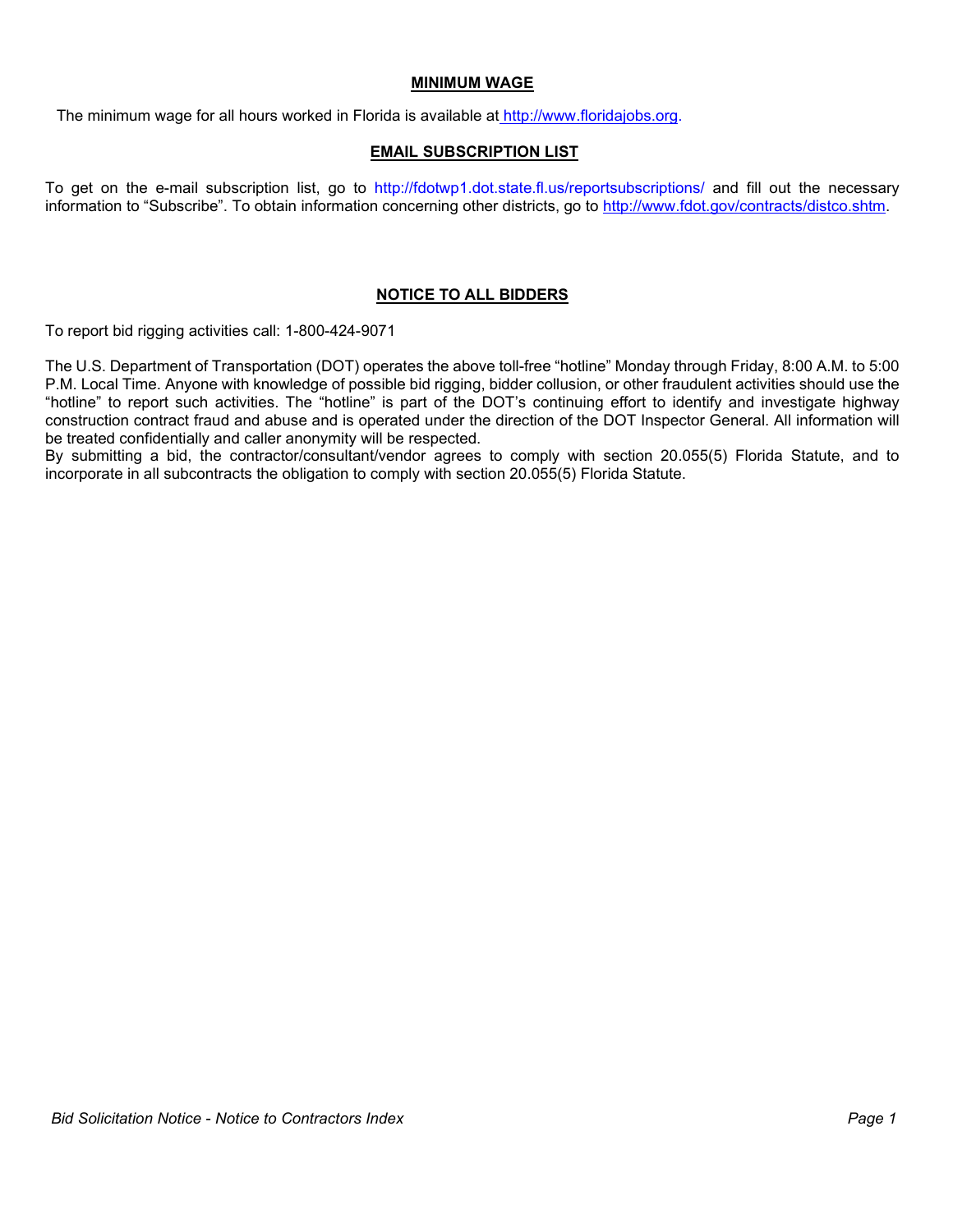Published: April 6, 2022

Letting ID: 04220**5**06

Please use the following proposal ID and the letting ID when ordering plans/proposal or specifications for the May 6, 2022 letting.

| Page Number Proposal Id |          | <b>Proposal Notes</b> | <b>Fin Proj Numbers</b> | County                                          |
|-------------------------|----------|-----------------------|-------------------------|-------------------------------------------------|
| 6.                      | Z4108-R0 |                       | 447504-5-L2-01          | Broward/Collier                                 |
| 10.                     | Z4109-R0 |                       | 447504-6-L2-01          | Palm beach, Martin, St.<br>Lucie & Indian River |

**Proposal Note Codes:**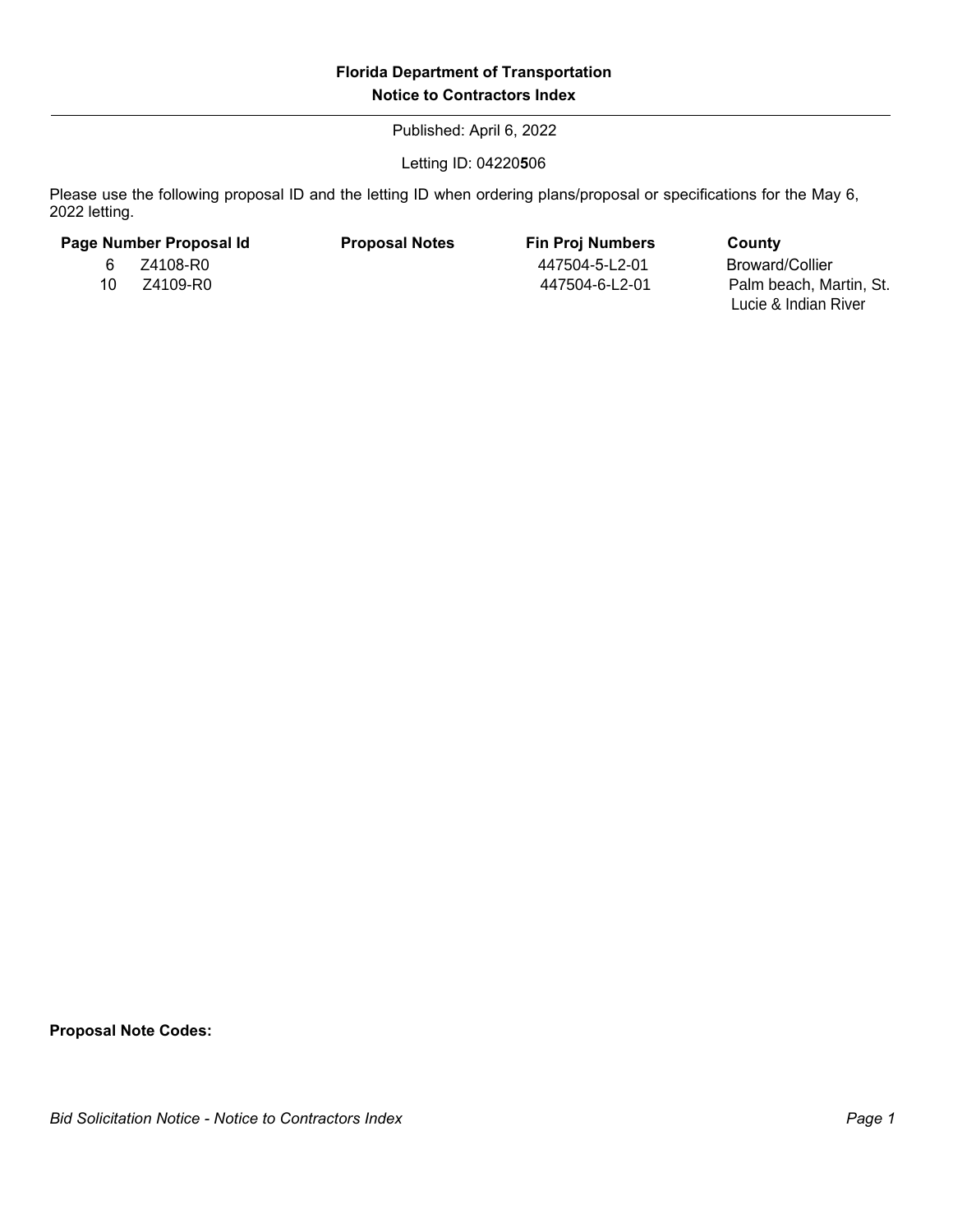# **Florida Department of Transportation Bid Solicitation Notice and Approximate Quantities**

| Letting:                      | 04220506                           | Call Order: 002     | Proposal: Z4108-R0         | District: 04                                                                   |  |
|-------------------------------|------------------------------------|---------------------|----------------------------|--------------------------------------------------------------------------------|--|
| Counties:                     | BROWARD/COLLIER                    |                     |                            |                                                                                |  |
| <b>EVENTS</b>                 |                                    |                     |                            | Road Name: EMERGENCY ROADSIDE ASSISTANCE SERVICES DURING EVACUATIONS AND OTHER |  |
| Limits:                       | Districtwide                       |                     |                            |                                                                                |  |
| Project(s):                   |                                    | Federal Aid No: N/A |                            |                                                                                |  |
| Total Roadway Length:         |                                    | $0.000$ Miles       | Contract Days:             | 365                                                                            |  |
| Total Bridge Length:          |                                    | $0.000$ Miles       | Letting Date:              | 05/06/22                                                                       |  |
| <b>Total Proposal Length:</b> |                                    | 0.000 Miles         |                            | 10<br><b>Contract Execution Days:</b>                                          |  |
|                               |                                    |                     | <b>Special Start Date:</b> | N/A                                                                            |  |
|                               |                                    |                     |                            | 13<br>Aquis/Flexible Start Time:                                               |  |
| Proposal Budget Estimate:     |                                    |                     | \$0.00                     |                                                                                |  |
|                               | Please read the full advertisement |                     |                            |                                                                                |  |
| Description:                  |                                    |                     |                            |                                                                                |  |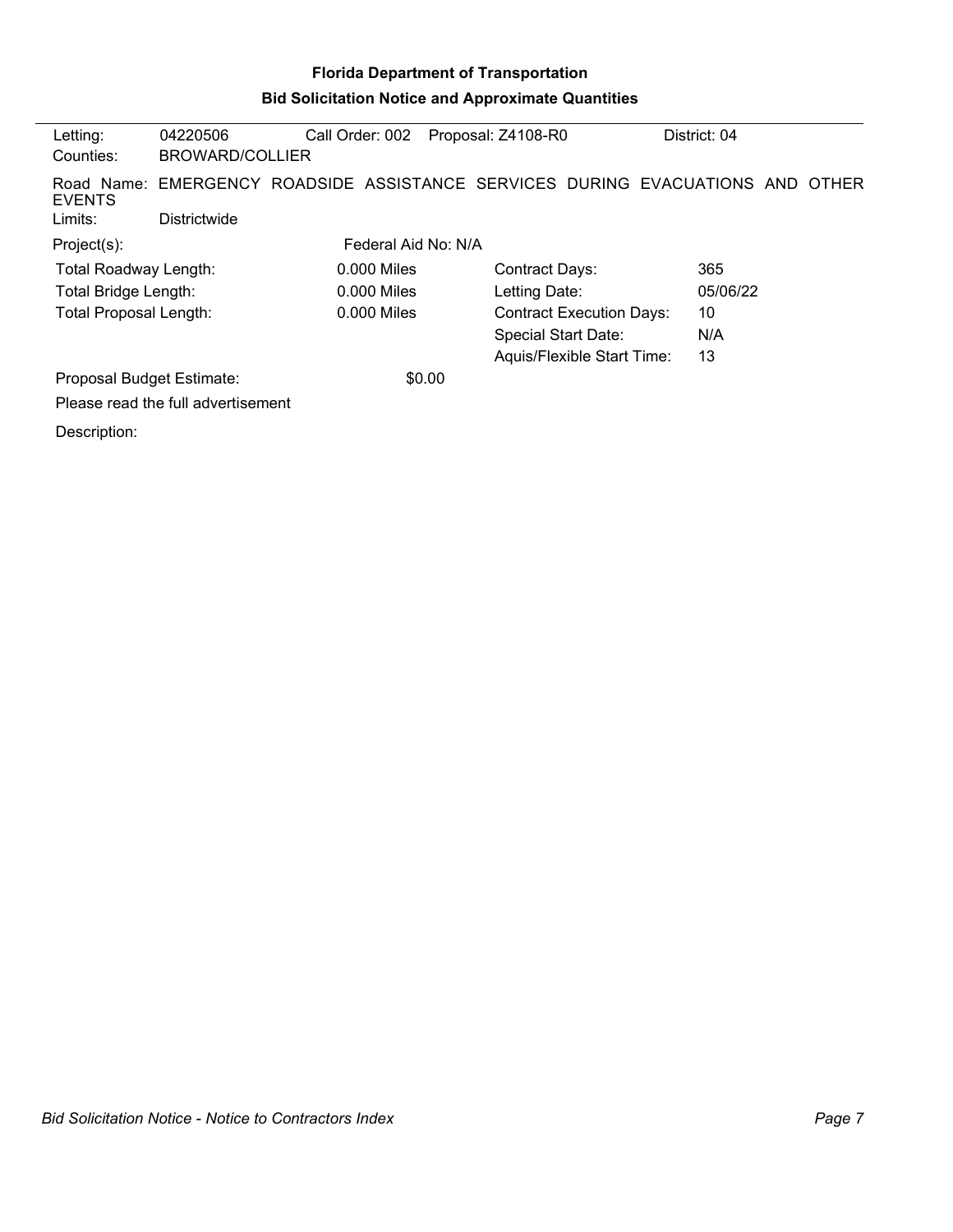## **Florida Department of Transportation**

#### **Bid Solicitation Notice and Approximate Quantities**

The purpose of this Contract is to provide Emergency Roadside Assistance Services during evacuation events or other events as needed. Emergency Roadside Assistance Services must be provided in this order of priority:

1. Safely push, pull, or tow all Disabled Vehicles from the travel lanes and shoulders so that the Disabled Vehicles are not obstacles or hazards to the safe flow of traffic.

2. After relocating Disabled Vehicles to a safe location on the side of the road, perform minor diagnostic service and repair of Disabled Vehicles to get the Disabled Vehicle moving again.

3. If Disabled Vehicles cannot be re-mobilized within 15 minutes of initiating minor diagnostic service and repair, transport Motorists to a commercial establishment at the next/nearest Interstate exit.

This contract includes the entire corridor of Interstate I-75 Northbound and Southbound from mile marker 20 in Broward County and ending at mile marker 52 in Collier County.

PROPOSAL: All submitted Proposal Packages shall contain two parts, each separately sealed and marked.

The Bid Bond is waived for this project

The Department intends to award this contract to the responsive and responsible Proposer whose Proposal Package receives the highest total score (Technical Proposal Score plus Price Score) upon evaluation by the Department.

# **REQUIRED SUBMITTALS:**

- Sealed Proposal are due by 10:30 AM (local time) on May 6, 2022
- The Contractor shall provide a letter to the Department at the time of bid, from a surety authorized to do business in the State of Florida, verifying the Contractor is bondable in the State of Florida. For the purposes of this Contract the dollar amount is established at \$250,000.00
- Form 575-060-13 Non-collusion Declaration and Compliance with 49 CFR &29

No quantities are guaranteed and there will be no unit cost adjustment for quantities required over or under the estimated quantities.

#### AWARDED CONTRACTOR (S) MUST:

- Execute contract within 5 days.
- The limits of coverage shall not be less than \$1,000,000 for each occurrence and not less than a \$5,000,000 annual general aggregate, inclusive of amounts provided by an umbrella or excess policy. The limits of coverage described herein shall apply fully to the work or operations performed under the Contract, and may not be shared with or diminished by claims unrelated to the contract. The policy/ies and coverage described herein may be subject to a deductible. Pay all deductibles as required by the policy. No policy/ies or coverage described herein may contain or be subject to a Retention or a Self-Insured Retention.
- Within 30 days of award of this Contract, provide initial staging locations of EAVs and support vehicles that will be provided when mobilization is complete, and services are to begin.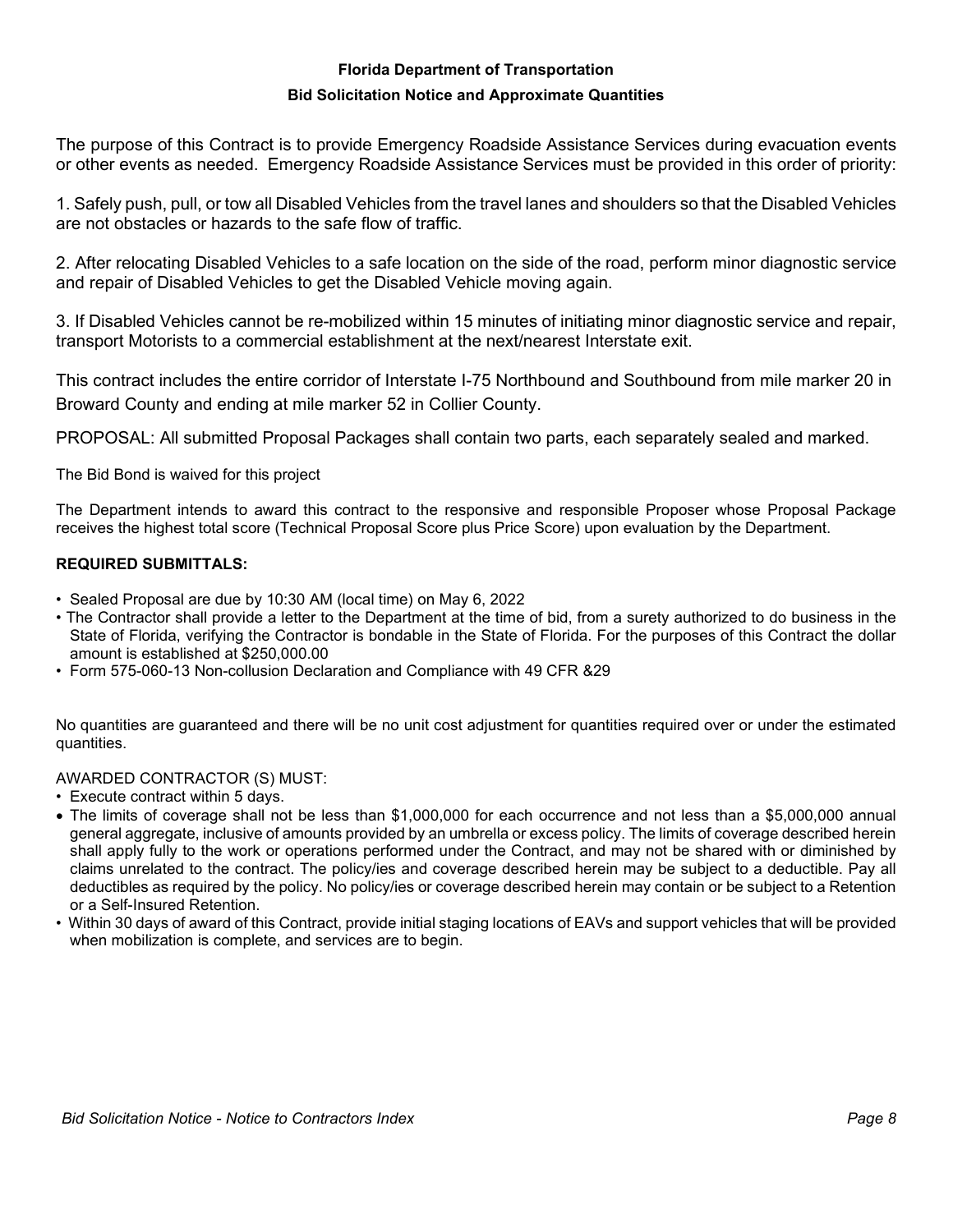# **Florida Department of Transportation Bid Solicitation Notice and Approximate Quantities**

| Call Order: 002 Proposal: Z4108-R0 |                  |                                                                         |           |          |  |  |  |
|------------------------------------|------------------|-------------------------------------------------------------------------|-----------|----------|--|--|--|
| <b>ALT</b>                         | <b>Item</b>      | Description                                                             | Unit      | Quantity |  |  |  |
| Section 0001 TRAFFIC CONTROL (MH)  |                  |                                                                         |           |          |  |  |  |
|                                    | $0101 - 1 - 101$ | MOBILIZATION- FOR PRE-EVENT TASK WORK ORDER: DO NOT BID                 | EA        | 2.000    |  |  |  |
|                                    | $0129 - 1 - 101$ | EMERGENCY ROADSIDE ASSISTANCE SERVICES FOR PRE-EVENT<br><b>CONTRACT</b> | <b>HR</b> | 280,000  |  |  |  |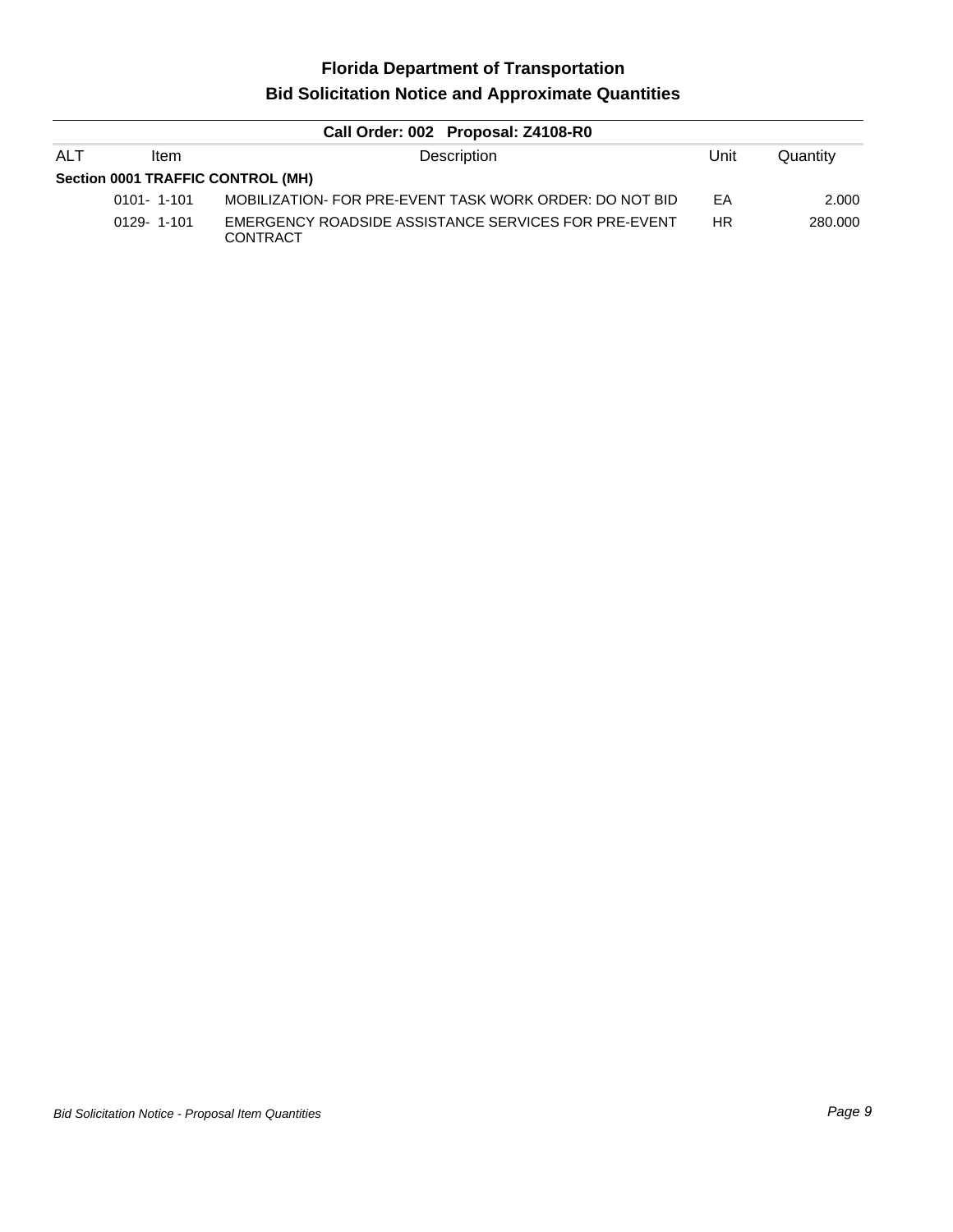# **Florida Department of Transportation Bid Solicitation Notice and Approximate Quantities**

| Counties:                     |                                    | PALM BEACH, MARTIN, ST. LUCIE, INDIAN RIVER                                    |                    |                                 |              |  |  |
|-------------------------------|------------------------------------|--------------------------------------------------------------------------------|--------------------|---------------------------------|--------------|--|--|
| Letting:                      | 04220506                           | Call Order: 001                                                                | Proposal: Z4109-R0 |                                 | District: 04 |  |  |
| <b>EVENTS</b>                 |                                    | Road Name: EMERGENCY ROADSIDE ASSISTANCE SERVICES DURING EVACUATIONS AND OTHER |                    |                                 |              |  |  |
| Limits:                       | Districtwide                       |                                                                                |                    |                                 |              |  |  |
| Project(s):                   |                                    | Federal Aid No: N/A                                                            |                    |                                 |              |  |  |
| <b>Total Roadway Length:</b>  |                                    | $0.000$ Miles                                                                  |                    | <b>Contract Days:</b>           | 365          |  |  |
| Total Bridge Length:          |                                    | $0.000$ Miles                                                                  |                    | Letting Date:                   | 05/06/22     |  |  |
| <b>Total Proposal Length:</b> |                                    | $0.000$ Miles                                                                  |                    | <b>Contract Execution Days:</b> | 10           |  |  |
|                               |                                    |                                                                                |                    | <b>Special Start Date:</b>      | N/A          |  |  |
|                               |                                    |                                                                                |                    | Aquis/Flexible Start Time:      | 13           |  |  |
| Proposal Budget Estimate:     |                                    |                                                                                | \$0.00             |                                 |              |  |  |
|                               | Please read the full advertisement |                                                                                |                    |                                 |              |  |  |
| Description:                  |                                    |                                                                                |                    |                                 |              |  |  |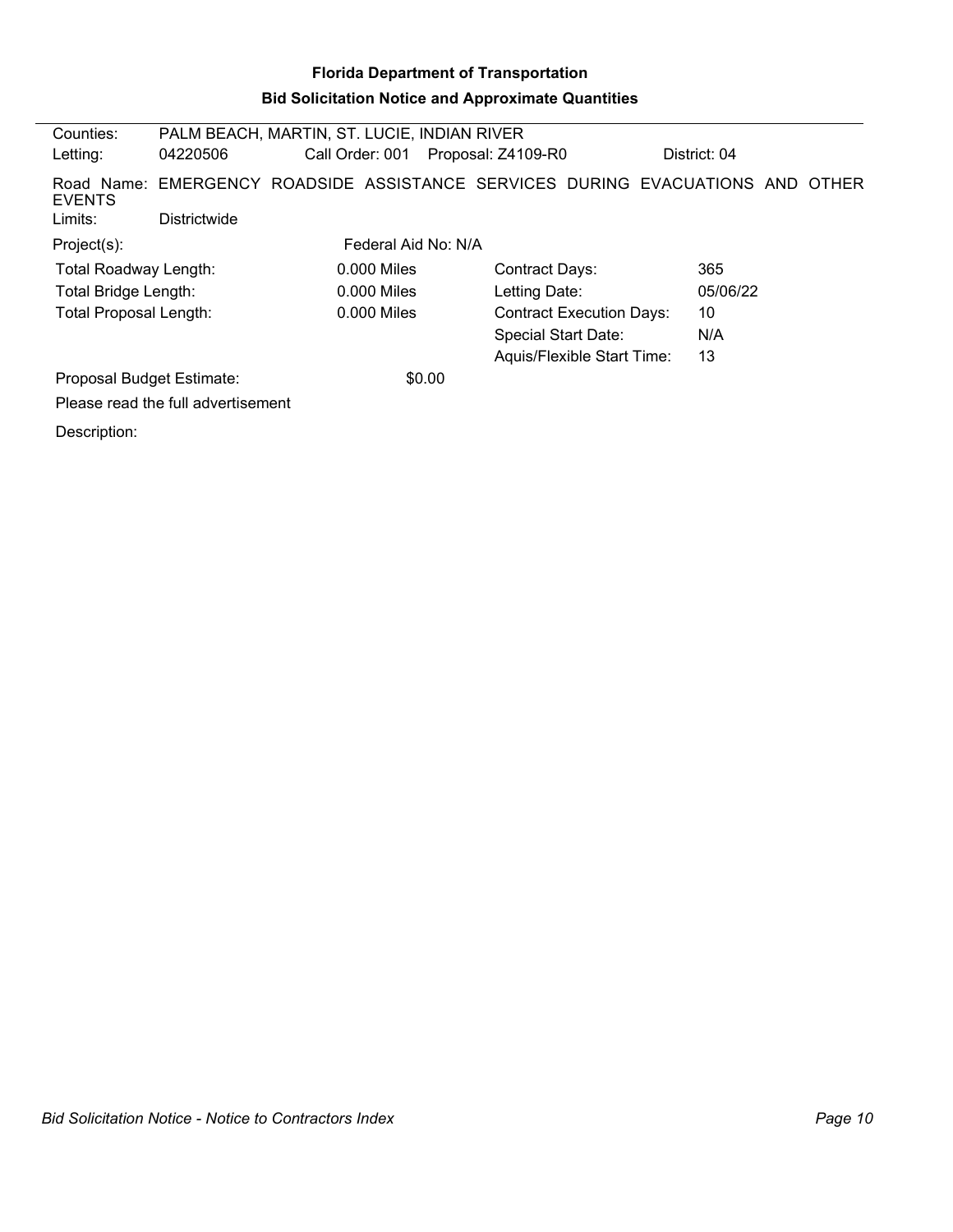## **Florida Department of Transportation**

#### **Bid Solicitation Notice and Approximate Quantities**

The purpose of this Contract is to provide Emergency Roadside Assistance Services during evacuation events or other events as needed. Emergency Roadside Assistance Services must be provided in this order of priority:

1. Safely push, pull, or tow all Disabled Vehicles from the travel lanes and shoulders so that the Disabled Vehicles are not obstacles or hazards to the safe flow of traffic.

2. After relocating Disabled Vehicles to a safe location on the side of the road, perform minor diagnostic service and repair of Disabled Vehicles to get the Disabled Vehicle moving again.

3. If Disabled Vehicles cannot be re-mobilized within 15 minutes of initiating minor diagnostic service and repair, transport Motorists to a commercial establishment at the next/nearest Interstate exit.

This is a Performance-Based Contract to provide Emergency Roadside Assistance Services for the Interstate I-95 Northbound corridor from Mile Marker 87 (Exit 87, SR 706) to Mile Marker 156 (Exit 156, Fellsmere Road).

PROPOSAL: All submitted Proposal Packages shall contain two parts, each separately sealed and marked.

The Bid Bond is waived for this project

The Department intends to award this contract to the responsive and responsible Proposer whose Proposal Package receives the highest total score (Technical Proposal Score plus Price Score) upon evaluation by the Department.

# **REQUIRED SUBMITTALS:**

- Sealed Proposal are due by 10:30 AM (local time) on May 6, 2022
- The Contractor shall provide a letter to the Department at the time of bid, from a surety authorized to do business in the State of Florida, verifying the Contractor is bondable in the State of Florida. For the purposes of this Contract the dollar amount is established at \$250,000.00
- Form 575-060-13 Non-collusion Declaration and Compliance with 49 CFR &29

No quantities are guaranteed and there will be no unit cost adjustment for quantities required over or under the estimated quantities.

#### AWARDED CONTRACTOR (S) MUST:

- Execute contract within 5 days.
- The limits of coverage shall not be less than \$1,000,000 for each occurrence and not less than a \$5,000,000 annual general aggregate, inclusive of amounts provided by an umbrella or excess policy. The limits of coverage described herein shall apply fully to the work or operations performed under the Contract, and may not be shared with or diminished by claims unrelated to the contract. The policy/ies and coverage described herein may be subject to a deductible. Pay all deductibles as required by the policy. No policy/ies or coverage described herein may contain or be subject to a Retention or a Self-Insured Retention.
- .• Within 30 days of award of this Contract, provide initial staging locations of EAVs and support vehicles that will be provided when mobilization is complete, and services are to begin.